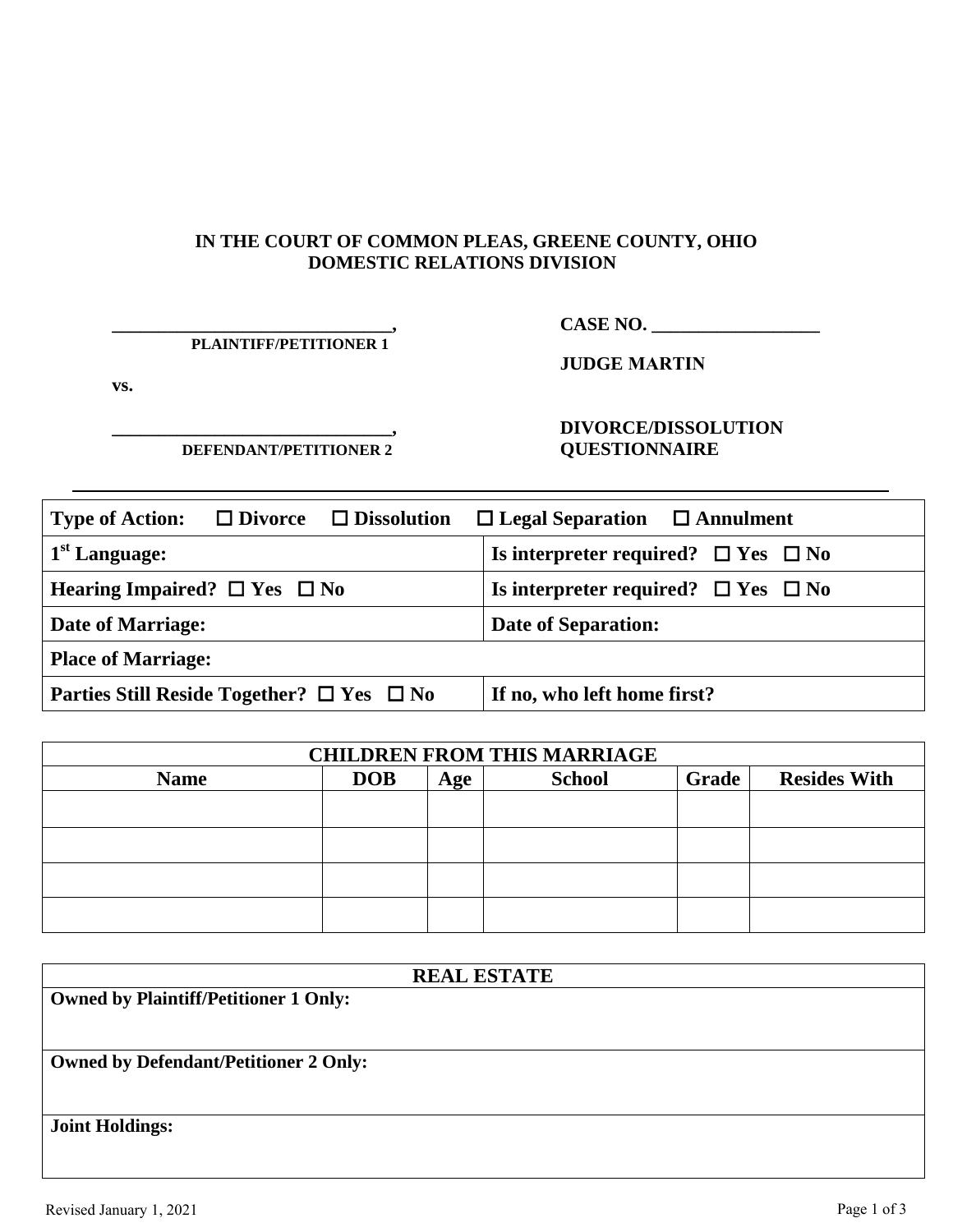| <b>PLAINTIFF/PETITIONER 1</b> |                                                      |         |  |                                   |                                                            |            |
|-------------------------------|------------------------------------------------------|---------|--|-----------------------------------|------------------------------------------------------------|------------|
| Address:                      |                                                      |         |  |                                   | Phone:                                                     |            |
| Race:                         | Gender:<br>$\Box$ Female $\Box$ Male<br>$\Box$ Other | Height: |  | Weight:                           | Hair Color:                                                | Eye Color: |
| DOB:                          |                                                      |         |  |                                   | Currently Pregnant? $\Box$ Yes $\Box$ No If yes, due date: |            |
| Birthplace:                   |                                                      |         |  |                                   |                                                            |            |
| Length of Residence in OH:    |                                                      |         |  | Length of Residence in Greene Co: |                                                            |            |

| <b>EDUCATION</b>      |                                 |                                  |                       |  |
|-----------------------|---------------------------------|----------------------------------|-----------------------|--|
| <b>Name of School</b> | <b>Years</b><br><b>Attended</b> | <b>Degree</b><br><b>Obtained</b> | <b>Type of Degree</b> |  |
|                       |                                 | $\Box$ Yes $\Box$ No             |                       |  |
|                       |                                 | $\Box$ Yes $\Box$ No             |                       |  |
|                       |                                 | $\Box$ Yes $\Box$ No             |                       |  |

| <b>EMPLOYMENT</b>                                                        |  |  |                   |  |
|--------------------------------------------------------------------------|--|--|-------------------|--|
| <b>Job Title:</b><br>Employer:                                           |  |  |                   |  |
| Retired: $\Box$ Yes $\Box$ No<br>Active Duty: $\square$ Yes $\square$ No |  |  | Annual Income: \$ |  |

| <b>PUBLIC ASSISTANCE</b>                                    |                                           |  |  |
|-------------------------------------------------------------|-------------------------------------------|--|--|
| Currently Receiving Public Assistance? $\Box$ Yes $\Box$ No | Application Pending? $\Box$ Yes $\Box$ No |  |  |
| If yes, assistance type: $\Box$ Cash Grant $\Box$ Medical   |                                           |  |  |

| PRIOR DIVORCES/DISSOLUTIONS                                                    |  |  |  |  |  |
|--------------------------------------------------------------------------------|--|--|--|--|--|
| $\textcolor{black}{\mathbb{C} \text{ase}\; \#}$<br><b>Place</b><br><b>Date</b> |  |  |  |  |  |
|                                                                                |  |  |  |  |  |
|                                                                                |  |  |  |  |  |

| <b>CHILDREN FROM PRIOR MARRIAGES/RELATIONSHIPS</b> |     |                         |                      |                          |  |  |
|----------------------------------------------------|-----|-------------------------|----------------------|--------------------------|--|--|
| <b>Name</b>                                        | Age | <b>Reside With You?</b> | <b>Support Paid?</b> | <b>Support Received?</b> |  |  |
|                                                    |     | $\Box$ Yes $\Box$ No    | $\Box$ Yes $\Box$ No | $\Box$ Yes $\Box$ No     |  |  |
|                                                    |     | $\Box$ Yes $\Box$ No    | $\Box$ Yes $\Box$ No | $\Box$ Yes $\Box$ No     |  |  |
|                                                    |     | $\Box$ Yes $\Box$ No    | $\Box$ Yes $\Box$ No | $\Box$ Yes $\Box$ No     |  |  |
|                                                    |     | $\Box$ Yes $\Box$ No    | $\Box$ Yes $\Box$ No | $\Box$ Yes $\Box$ No     |  |  |